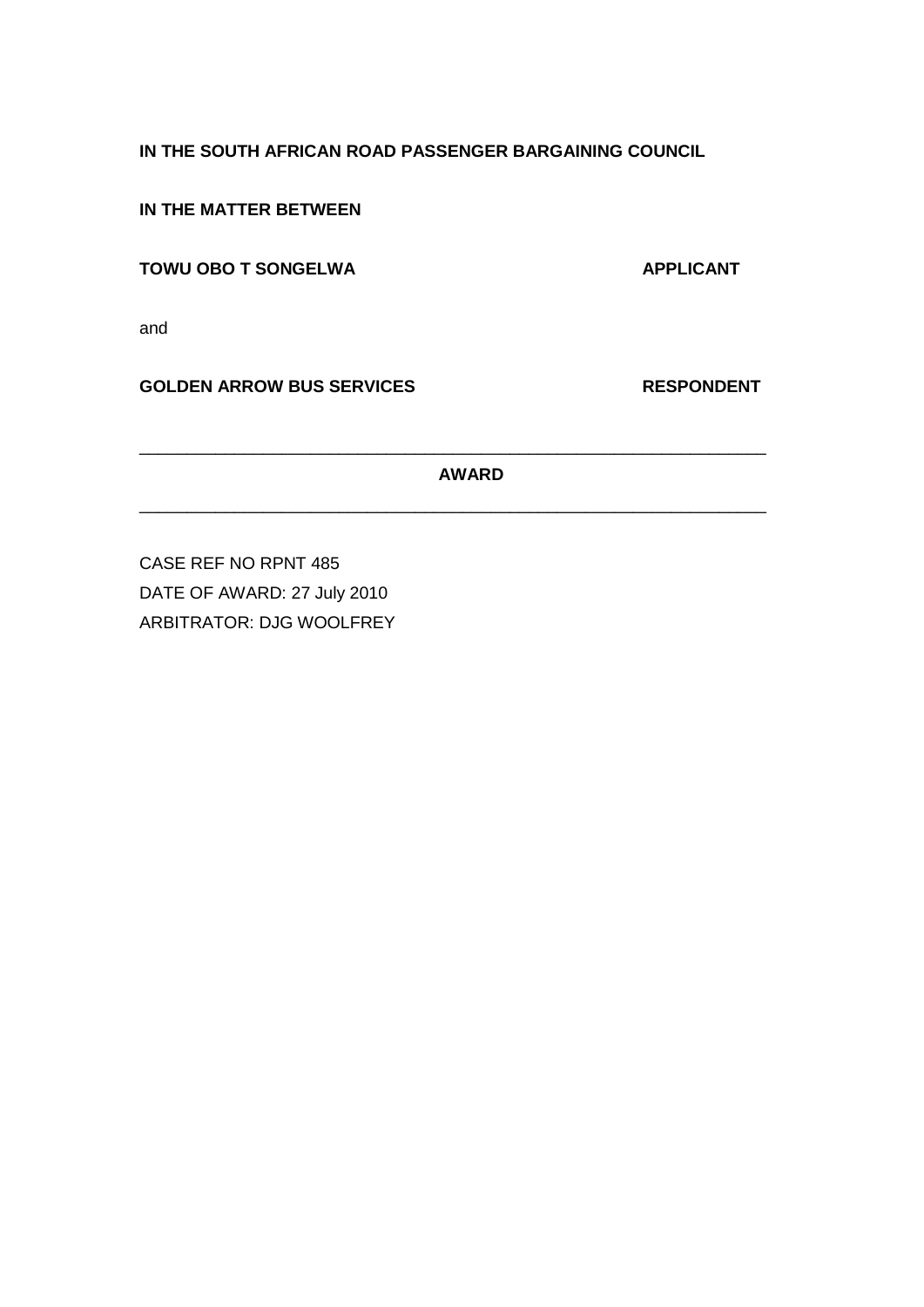## **DETAILS OF HEARING AND REPRESENTATION**

- 1. The arbitration hearing was held at the offices of the Metal and Engineering Industries Bargaining Council in Cape Town on 9 June and 5 July 2010.
- 2. The employer was represented by Ms Karin de Jongh and the applicant by Mr Nezaam Davids of the Transport and Omnibus Workers' Union (TOWU).

## **ISSUES IN DISPUTE**

- 3. Mr Songelwa was charged as follows:
	- 1. Dishonesty / Theft / Fraud
	- 2. Supplying false and misleading information
	- 3. Not complying with company and Security Procedures.
- 4. There is considerable splitting of the charges. The `dishonesty' and `fraud' captured under charge (1) is repeated under charge (2). Charges (2) and (3) should properly have been alternative charges to the theft charge, and charge (3) an alternative to the entire charge (1), the latter itself containing apparent alternative charges.
- 5. A proper, and fairer, construction of the charges would be:

Charge 1: Theft; alternatively

Charge 2: Dishonesty (or fraud); alternatively

Charge 3: not complying with company and security procedures.

- 6. Mr Songelwa concluded a plea bargain with the company, and pleaded guilty to dishonesty. At the commencement of these proceedings, Mr Songelwa applied to change his plea to one of `not guilty'. The company agreed after giving the matter some consideration.
- 7. The effect of the change of plea was to set aside the plea bargain. This obviously meant that the employer was at liberty to pursue all the charges (main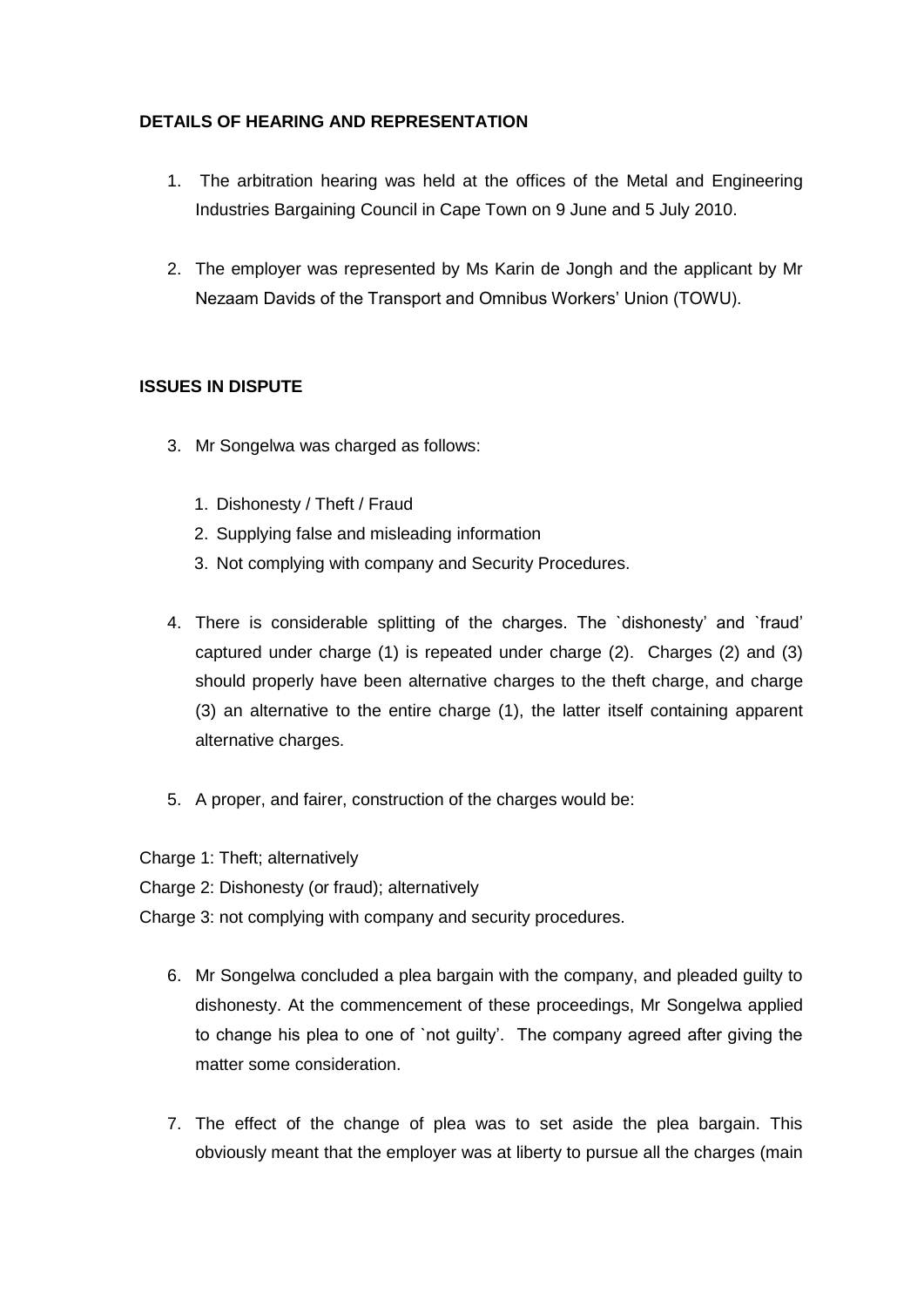and alternative) and not simply the charge (the alternative charge of dishonesty), which had been accepted as part of the plea bargain.

### **SUMMARY OF EVIDENCE**

- 8. Mr Simon Somdyala (`Somdyala) testified that he works for Recall Security, which is contracted to Golden Arrow. He currently works at the Arrowgate Depot in Montana, where the alleged incident took place. He works as a Site Manager. He said that anyone exiting the premises with items must produce a gate release. The rule is well known to all employees.
- 9. On 14 January at about 10.35 Songelwa approached the pedestrian gate. The access control officers challenged him, and asked him where he was taking the can. Songelwa told the security officers that he got the container `from Mr Lee.' Somdyala then approached Songelwa, and asked him where he got it. He again said he got it `from Mr Lee.' Somdyala suggested they go inside to phone Mr Lee. However, Songelwa was not willing to do so. He said he was chasing the caboose (bus). Somdyala told Songelwa that he can't let him go without a gate release, and he must go inside. But he left nevertheless. Somdyala went back inside to write a report, and informed the tower. A copy of the report was handed up by the employer.
- 10. Somdyala said that Songelwa did not say anything about taking the container to his son who was stuck on the highway, or that he would bring the container back.
- 11. Somdyala said that he was on duty for the rest of the day, and did not see Songelwa bring the container back. There is only one pedestrian entrance gate, which is next to the vehicle entrance gate. He also said that a person bringing any item on the premises must declare it at security. According to his knowledge, Songelwa had not declared that he brought a container onto the premises.
- 12. Somdyala said it would not have taken long for Songelwa to phone Lee. He also said it would not have taken more than five minutes to obtain a release slip from Mr Van Deventer.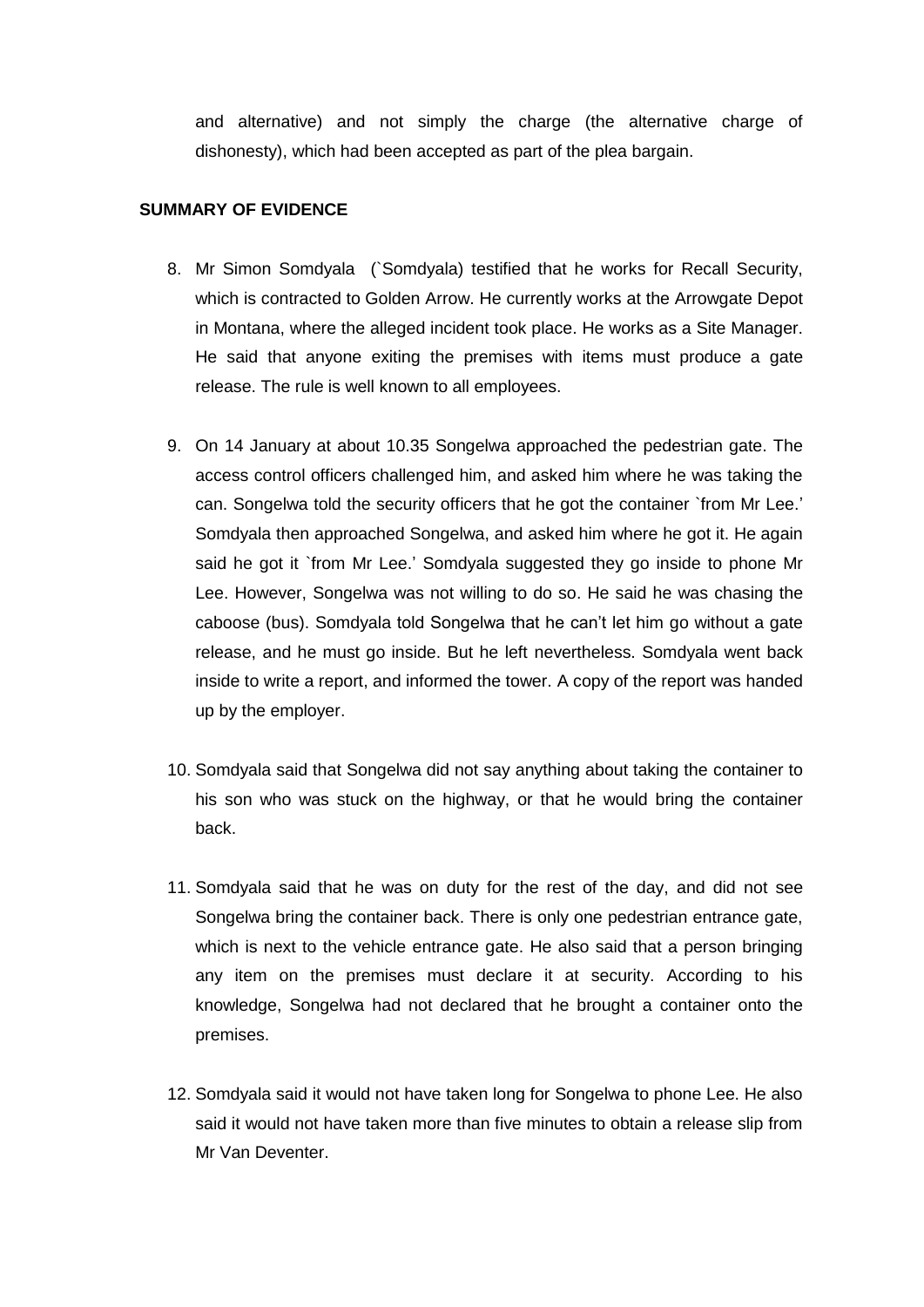- 13. Somdyala referred to his report at page 5 of the employer's bundle, and said that he wrote the report at 10h50. Under `time' in the top right hand corner there is an entry 10h50. Somdyala said that he wrote the report after the incident, which could have taken about 10 to 15 minutes.
- 14. Mr Vincent Lee (`Lee') testified that he is a Berco Contract Manager stationed at Arrowgate Depot. He said that anyone leaving the premises with an item that is not his must get a gate release slip. Lee says he has authority to give gate release slips for Berco items.
- 15. Lee said that on 14 January, just after 10h00, though he was not sure exactly when, Songelwa asked him for a 25 litre container. He told Songelwa that he did not have one. Songelwa then left his office.
- 16. Lee said that he examined the container long after the event, and there was no Berco name on it. If it had been a Berco can, it would have had a sticker on it. He smelt inside to see if there was any chemical, but did not smell anything.
- 17. Under cross-examination Lee said all Berco cans have stickers on them that identify them. He said Berco cans are stored in the store room and picked up monthly by the supplier. He also said Berco and Golden Arrow cans could not get `mingled' because of the stickers.
- 18. Lee said it was not long after ten when Songelwa approached him. He did not actually check his time. Van Deventer approached him at about 11h30 to find out if anyone had asked for a 25 litre can. He told Van Deventer that the security had asked for one, and that he had said he did not have one.
- 19. Under re-examination Lee said that he would have to explain a shortage of cans to his suppliers if there were any missing.
- 20. Mr James Van Deventer (`Van Deventer') testified that he is head of security at Golden Arrow. He has worked for Golden Arrow in its security department for 22 years, and has been head of security for one year and three months. Van Deventer said he is Songelwa's supervisor, and that Songelwa reports to him.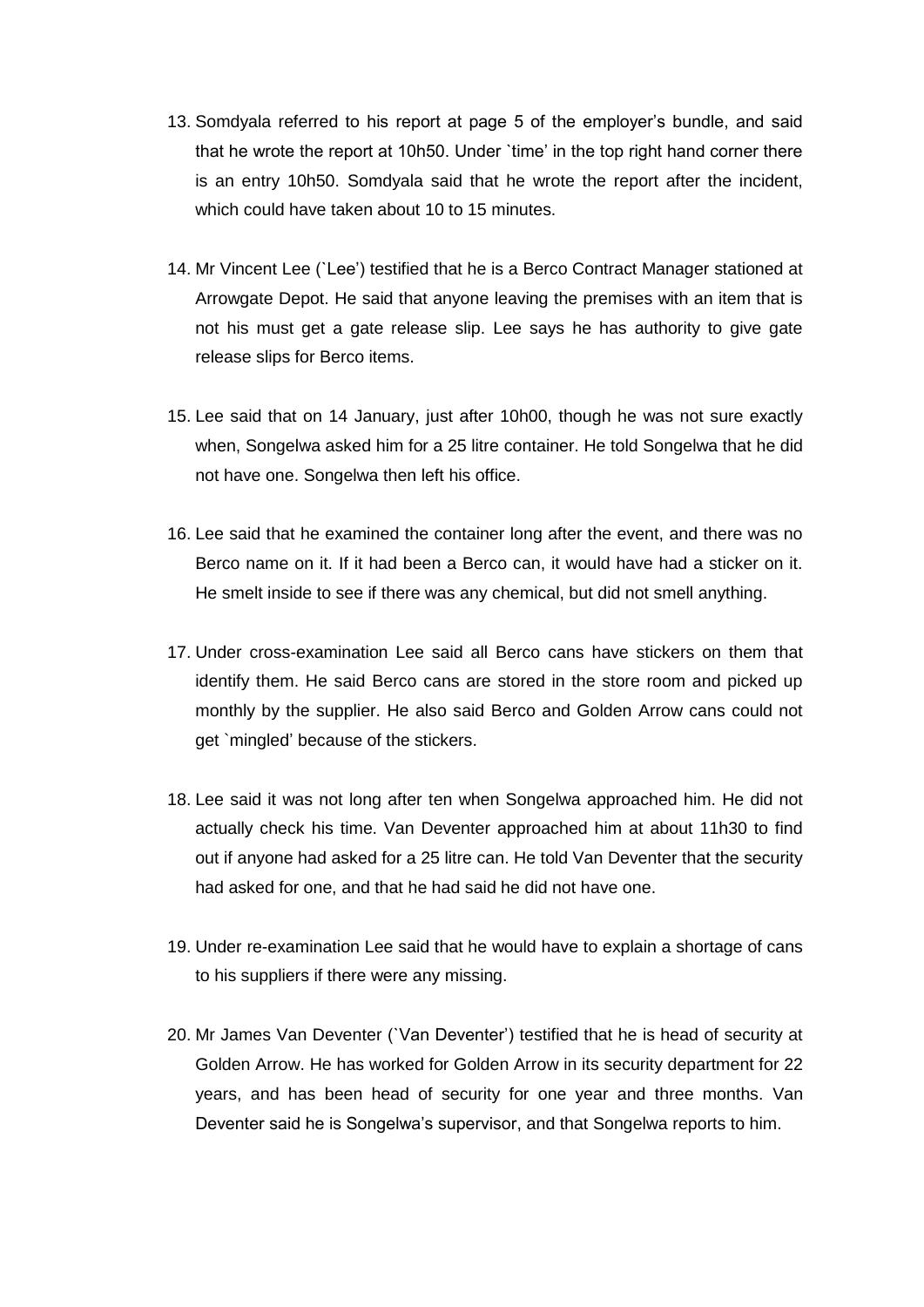- 21. He said that employees leaving the premises with items that are not theirs must have a gate release. The procedure has been in place since Van Deventer started working at the company, and that all employees are aware of it. Songelwa has been a security officer for more than 6 years. In that time period he had never sought clarity regarding the company's gate release procedure.
- 22. Van Deventer said that the company views it as very serious incident if a person did not comply with the policy on gate releases. A transgression could lead to dismissal. The company had disciplined and dismissed employees who had left the premises without gate releases in the past. They had done so even in circumstances where employees had not attempted to conceal an item.
- 23. Van Deventer said it would have taken Songelwa about five minutes to obtain a gate slip.
- 24. Van Deventer said that after receiving a report from Somdyala he approached Lee at about 11.20am and asked him whether Songelwa had asked for a 25 litre container. He replied that Songelwa had asked him but he could not give him one, and had not given him one. Van Deventer said he then asked Lee to submit a report to him. A copy of Lee's report was included in the employer's bundle.
- 25. After speaking to Lee, Van Deventer said he asked Mr Jansen (`Jansen') in the security tower to phone Songelwa and advise him that he was suspended. He said Jansen phoned Songelwa at 12h17, and produced a phone record showing a phone call to Songelwa's phone number.
- 26. Van Deventer said that just before 13h55 Songelwa called him and told him that he had returned the container and would leave it where the clip card sellers pay their money in. Van Deventer said he should rather bring it to his office. Songelwa brought the container to his office and told him that he had needed it to assist his son with diesel because he had been stuck without diesel. Then he left the office.
- 27. Van Deventer said he smelt the container and it was dry. There was no smell of diesel in it. There were also no diesel stains on the container. He said that to the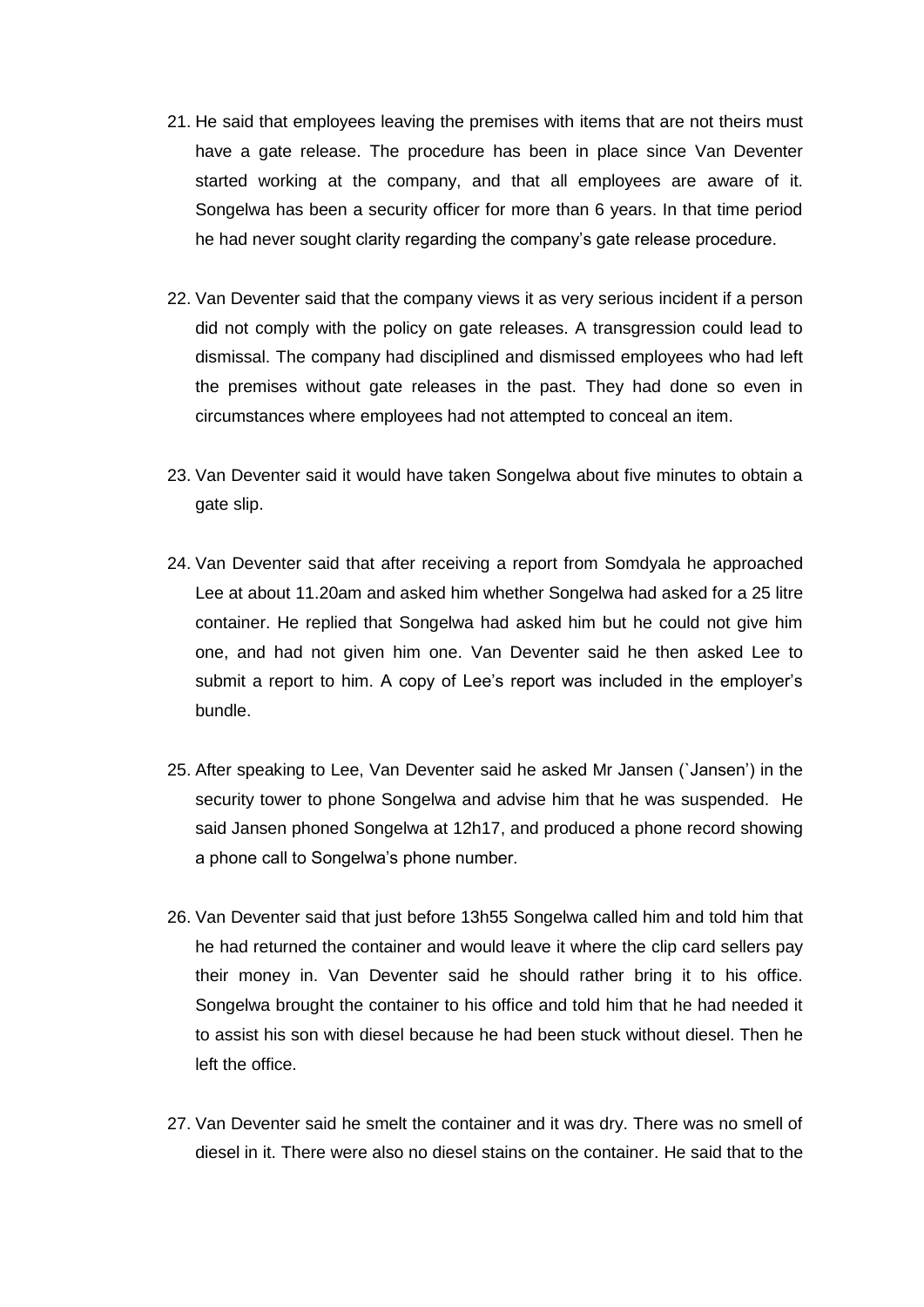best of his knowledge Songelwa did not declare the container when he brought it back.

- 28. Van Deventer said that Songelwa's shift ends at eleven. However, the officers hand in their firearms 15 minutes before the end of their shift, and can leave any time after that. So, they may leave at about 10h.50.
- 29. Van Deventer said if Songelwa had explained to him why he needed the container he would have assisted him.
- 30. Under cross-examination Van Deventer said that he could not say whose container it was with any certainty, but he did not think it belonged to Berco as there was no Berco sticker on it. He also said that the security personnel cannot physically restrain employees who refuse to stop at security. He said that Songelwa was a good worker, and never had a problem with him. He futher said that Songelwa is responsible for the company's assets, and escorts clip card sellers when they go out on the road. He is, however, not responsible for handling cash.
- 31. Van Deventer said that he examined the camera footage of the incident at the gate, and that it did not show that Songelwa forced his way out. It showed where Simon approached him and Simon showing Songelwa the container went on for a while and Songelwa walked away
- 32. Under re-examination, Van Deventer said the company's policy on gatereleases was regardless of the value of the item in question. He also said that from the video footage it did not look like Songelwa was in a hurry.
- 33. Mr Herman Hartman (`Hartman') testified that he is employed as a company representative or initiator, which he has been doing for 17 years. The company has implemented its gate release policy strictly in order to stop theft. Even if an employee borrows equipment from the company, the employee must have a release slip. Employees must also declare items they bring into the company. Every worker is aware of the policy. The reason the company must implement the policy was to combat pilfering and theft.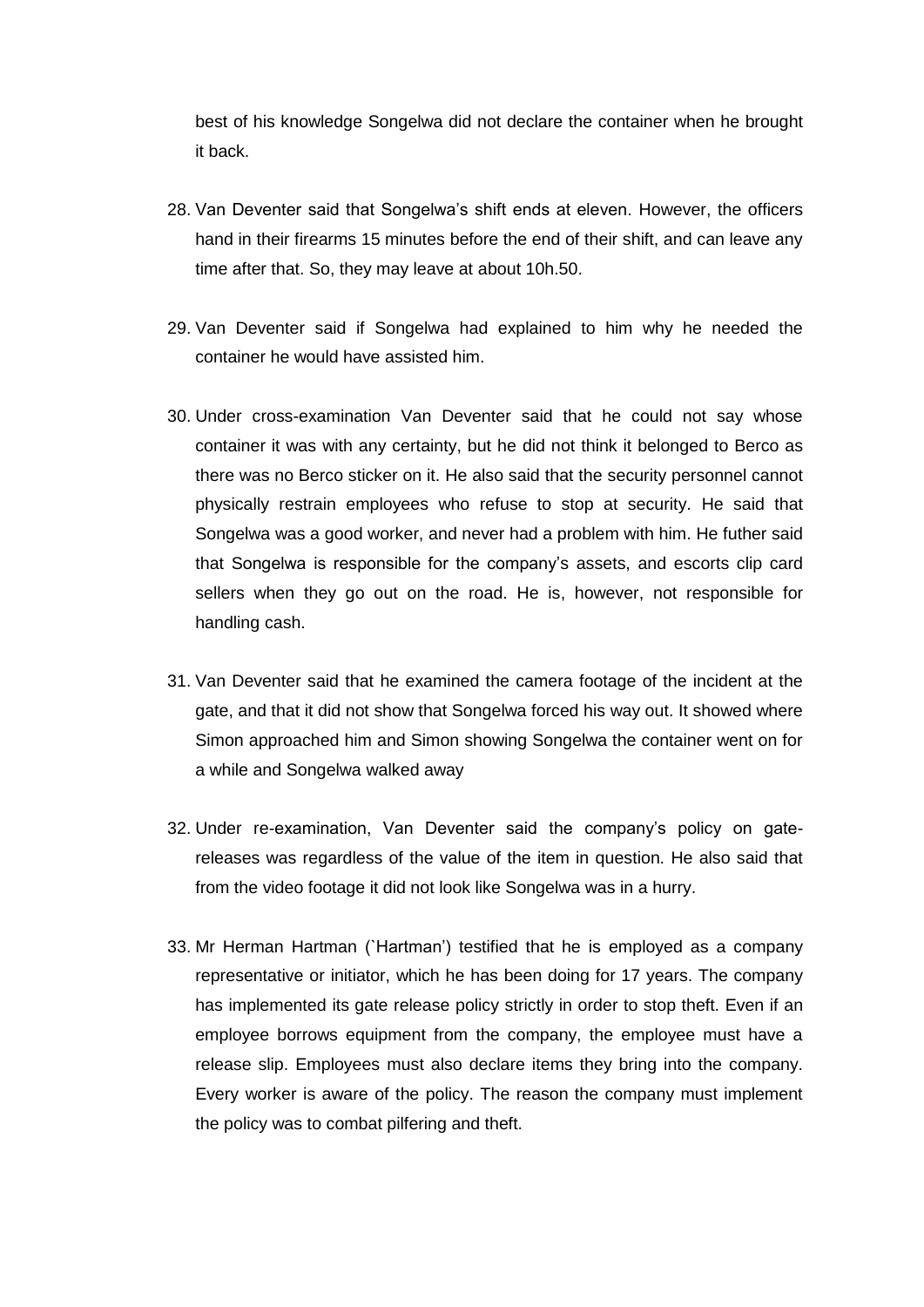- 34. Hartman said Van Deventer contacted to inform him what had transpired at the gate. He investigated the incident, by collecting information from Van Deventer, Lee and the security officers.
- 35. Hartman said that when he investigated the matter, sometime after the incident (when he received his charge sheet) Songelwa told him that Lee had given him the container. He also told Hartman that he wanted to go and help his son who was stuck somewhere.
- 36. Hartman said that Songelwa did not produce any evidence to back up his version that he had used the container to assist his son. He had not asked for such information.
- 37. Hartman said that Songelwa was charged because he only brought the container back after he was told that he had been suspended.
- 38. Hartman said that Songelwa would still have been subject to disciplinary action and dismissed even if he had been guilty of unauthorised removal of company property, and not theft. He said it was not about the value of the item in question but the principle. Songelwa is employed to protect the company's assets and he failed to do that.
- 39. In all previous cases the company has consistency applied dismissal where employees have been found guilty of theft or unauthorised removal of company property. In his seventeen years with the company there had been many such cases and the policy was strictly applied. He said that the company had sought dismissal in this case because the Songelwa had lied. He had lied to the two security guards, and he had lied about their being fuel in the tank.
- 40. Under re-examination, Hartman said that if Songelwa had told Van Deventer about the emergency, the company would not have taken the same attitude towards the offence.
- 41. Mr Thomas Songelwa (`Songelwa') testified that he is employed as a security officer and has held the position for 13 years. He said that on 14 July 2010 he received a call from his home to say that his son was stuck on the freeway and was out of petrol. He ran to Lee and asked him for a container. Lee told him he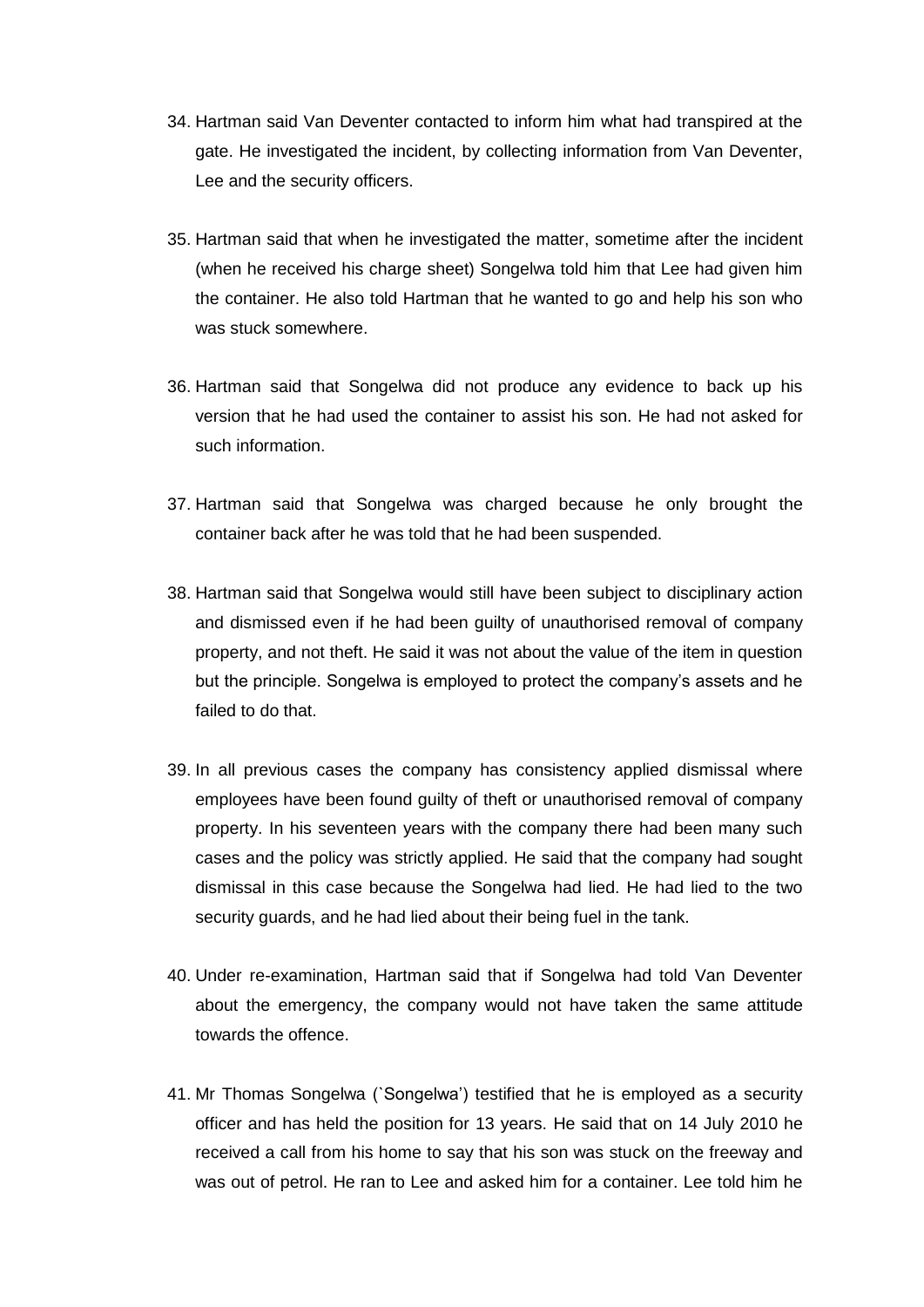does not have one. He then left and found a container `by Mr Lee'. He took the container and ran to the gate. He was chasing the caboose which was leaving at 11h00. At the gate the two security officers stopped him. Somdyala was in the kiosk. The security officers asked him for his gate release. He said `No ... I will bring the container'. They then let him go. Somdyala then came out of the kiosk. He called him. He said `no, I will bring it back'. As he turned the corner, the caboose was turning the corner and he missed it.

- 42. He decided to hitch a lift to the garage. He was picked up by someone he did not know. At the airport garage, he asked the driver to do him a favour, and drop the petrol with his son. The driver had a five litre container, which they decided to use. They filled up the can. He then called his son and told him that that someone would bring him petrol.
- 43. He then returned by bus to the depot with the container. He arrived at the depot at about 11h50. He returned the container to the place he had got it  $-$  `near Lee.' Then Jansen called him from the tower at around 12h00, and told him he was suspended. Lee said he will go to Van Deventer to find out why he was suspended. He proceeded straight to Van Deventer. Van Deventer told him he was suspended. Songelwa explained to Van Deventer why he had taken the container and said that he had told the security officers that he would return the container. Van Deventer handed him a suspension letter and told him the report was already in.
- 44. Songelwa said he did not go for a release slip because he was in a hurry, as his caboose was leaving at 11h00. He rejected the evidence of the security officers that he was at the gate at 10h35. He would not have had to run to catch a bus leaving at 11h00 if it had been 10h35.
- 45. Songelwa denied that he only reported to Van Deventer at 13h55 and said that Qaba, a Golden Arrow driver who happened to be a passenger on the same bus, would be able to corroborate what time he returned to the depot.
- 46. Songelwa said he did not want to steal the container. `There were many ways to steal ... the company does not search the clip card vans.' He could have taken it out in one of those vans. He said that the company was acting against him because he is outspoken at meetings and creates enemies. That made him a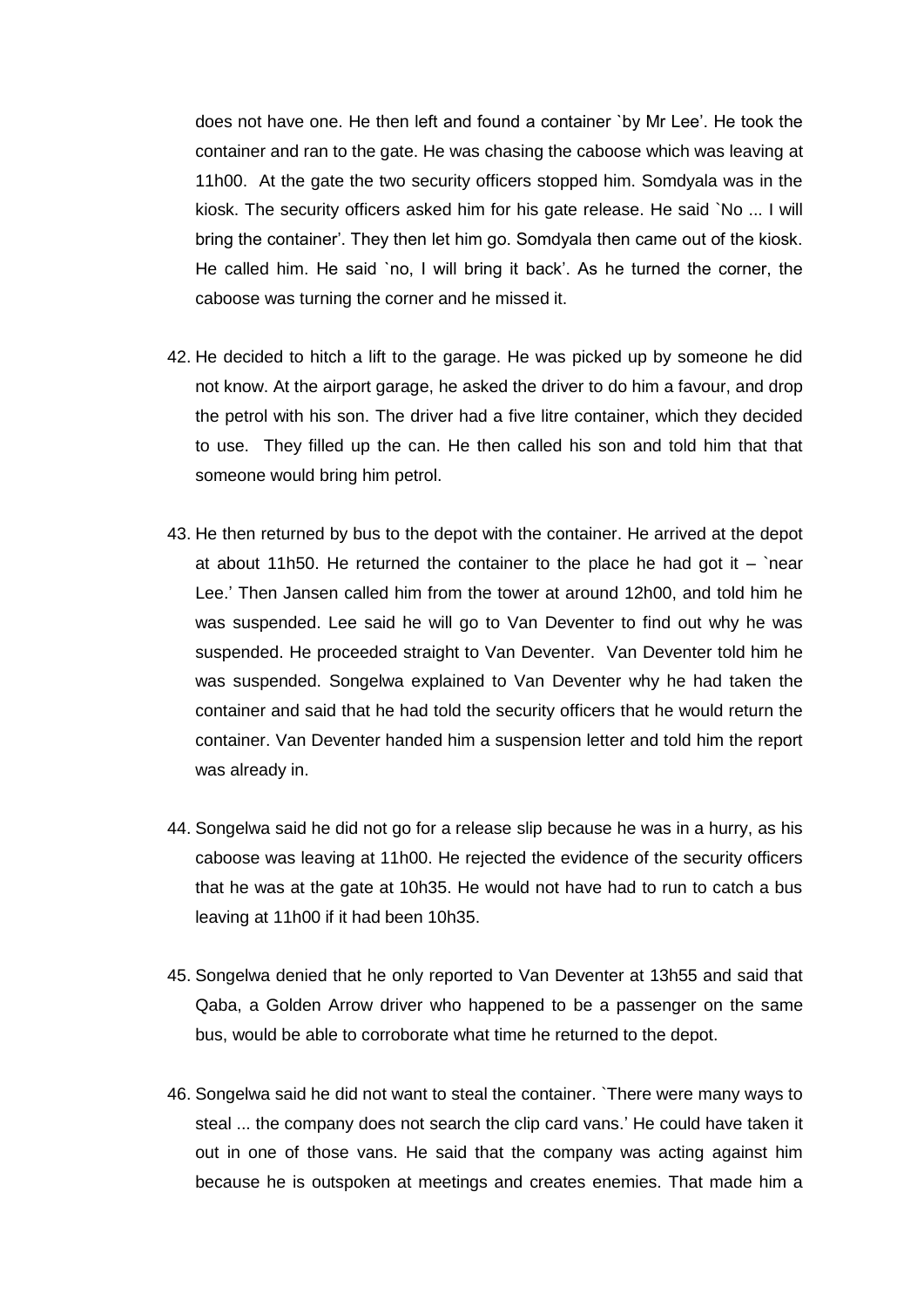`target for small things.' He also said that the company is outsourcing security positions, and wanted to get rid of the security officers so that it could replace them with contractors.

- 47. Vincent Qaba testified that he is a driver for Golden Arrow and has been working for the company for 10 years. He said that on the day in question he was on the bus from Kayelitsha, it turned into Modderdam Road. They stopped to pick up Mr Songelwa. He had a 25 litre container. He teased him about having an empty container as though he were in the rural areas of the Eastern Cape. Songelwa explained that it was for his son. His son had called him because he was out of petrol.
- 48. They got back to the depot. It was the last time he saw him. He saw him a week later and told him that he was being dismissed for the empty can.
- 49. Qaba said they picked up Songelwa at the Engen garage. The bus arrived at the depot at about 11h55.
- 50. Under cross-examination Qaba said that he starts work at 14h00. He said he arrived early because he `did not want to run'. The bus times were very irregular where he lived. He confirmed that you have to declare an item to security when you enter with it. He could not say whether Songelwa had entered through the security gate, as he did not take note after they got off the bus.
- 51. Qaba said that the can was cream / white. He said he did not know whether the security would allow an employee to take an item out if he did not produce a gate pass.
- 52. Thembisile Nkobo (one of the two security access personnel, who were called at my request) testified that he is employed by Recall Security as a Security Officer, and was stationed at the Arrowgate Depot. He said that on the day in question, he was stationed at the small gate. Songelwa approached the gate with a 25 litre plastic container. They asked him whether he had a gate release. Songelwa said that he did not have a gate release, but was given the container by Mr Lee.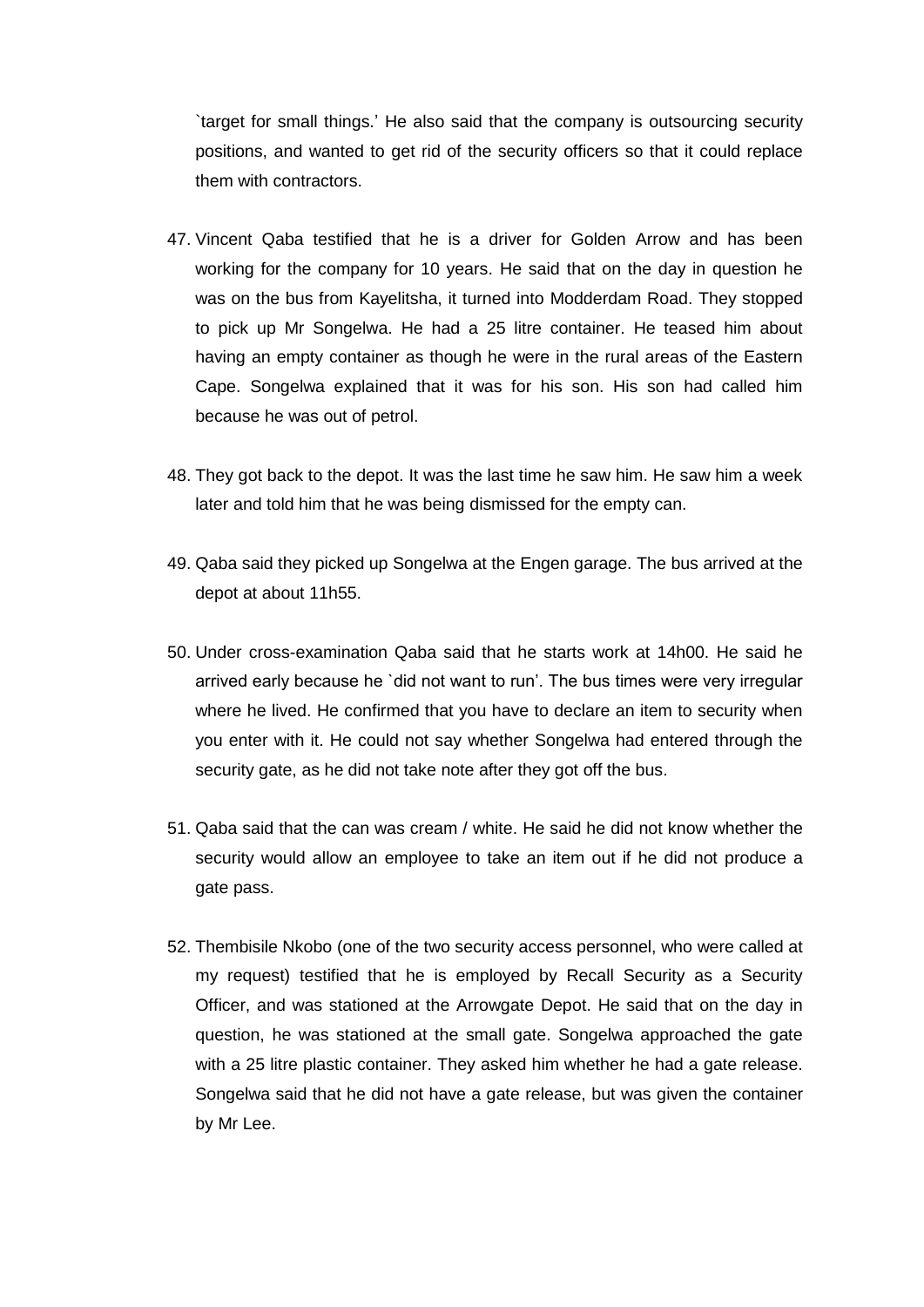- 53. After Songelwa exited the gate, Somdyala approached and saw him. Somdyala asked him where he was taking the container and whether he had a gate release. Songelwa gave the same answer to Somdyala. He said Mr Lee gave him the container. Songelwa asked him to go back and confirm what he was saying. He said Lee will regard him as if he had stolen the container because it is quite some time since Lee had given him permission. Nkobo said that Lee `pleaded' with Songelwa not to take the container as it would bring trouble. However, Songelwa left with the container.
- 54. Nkobo said that Songelwa did not give a reason why he wanted to take the container. He did not tell them that he needed to take the container to get petrol for his son who was stuck on the highway. He also did not tell them that he would bring the container back.
- 55. Under cross-examination Songelwa said it was approximately 11h00 when Songelwa exited the gate.
- 56. Mr A Thimla (`Thimla'), who was the second of the access security officers called on my request, said that he saw Songelwa approach the security gate with a white container. Thimla asked him where he was taking the container. He said he was given the container by Mr Lee. Somdyala then approached Songelwa. Somdyala asked him for a gate release. However, Somdyala left with the container.
- 57. Thimla said that Songelwa did not say that he would return the container. Nor did he say that he needed the container to get petrol for his son. Thimla said that he did not see Songelwa return the container that day. He worked at the gate in question until 11h00.
- 58. Under cross-examinaiton, Thimla said that when he stopped Songelwa to ask him for his a gate release, but he kept on walking. He conceded that he did not stop Songelwa. When it was put to him that Songelwa had told the security officers that he got the container `near the place where Lee is working' and not `from Lee', he said he `did not hear it like that'. He repeated that Songelwa said `I got the container from Lee'.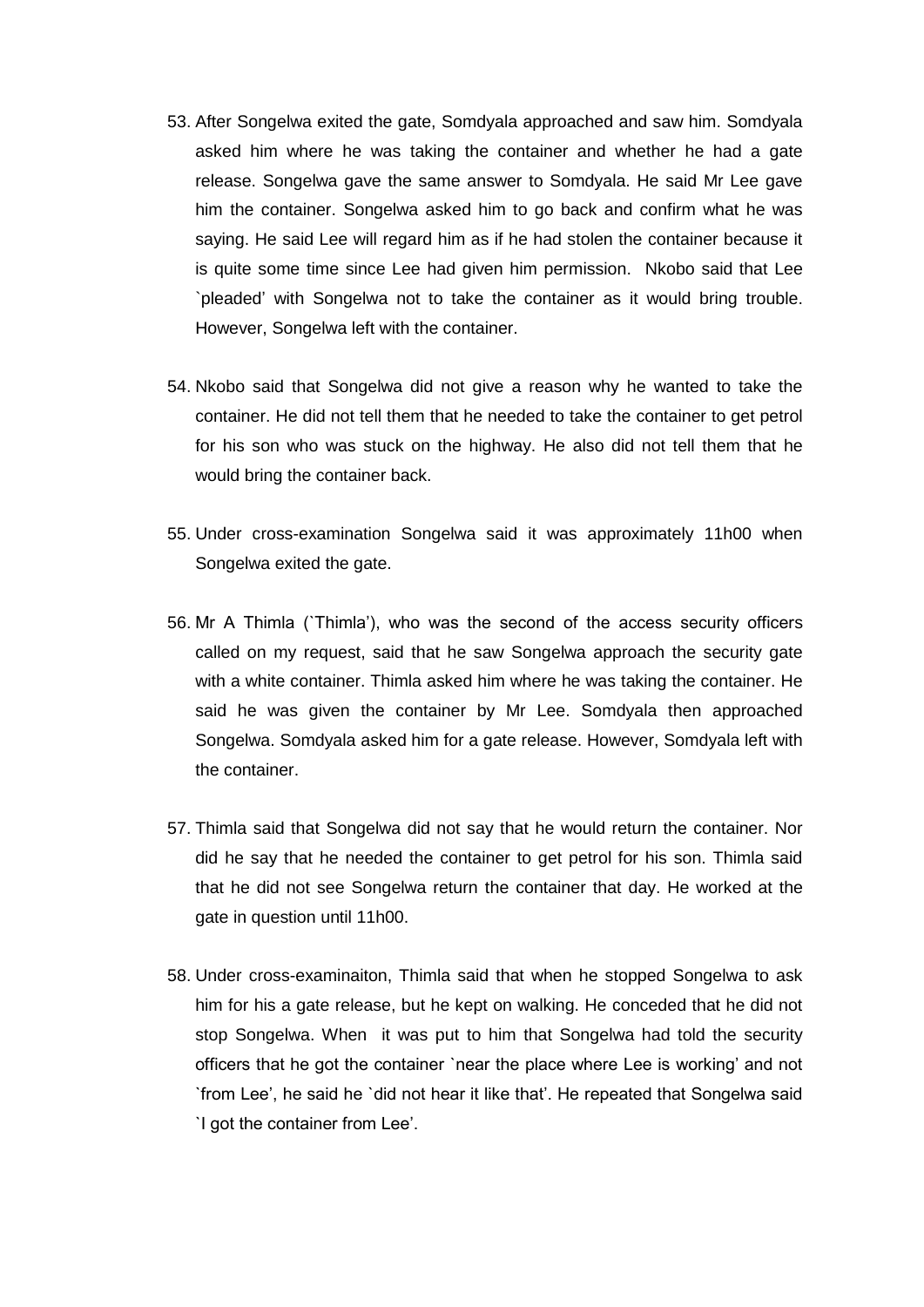### **ANALYIS**

- 59. The company's case is that Songelwa, on being asked for his gate release, told the security officers that Lee had given him the container. When they insisted on verifying the claim, and asked him to go back into the premises so that they could phone Lee, he declined and left with the container. It is also the company's case that Songelwa took the container without any intention of returning it, and only returned it after being told that he had been suspended.
- 60. Songelwa denies that he told the security personnel that Lee had given him the container. What he told them was that he got the container `by Lee', meaning `nearby Lee'. After telling them that he would return the container, they let him go. It is also Songelwa's case that he intended returning the container after using it to assist his son with petrol.
- 61. It is common cause, or not disputed, that there is a company rule or policy that employees must have a gate-release whenever they remove items that are not their own, and that the rule is strictly applied by the employer. It is also common cause that Songelwa removed the container, that it did not belong to him, and that he did not have a gate-release for the container.
- 62. What is disputed is (1) whether Songelwa told the security officers that he had got the container `by Lee' (nearby Lee') or `from Lee'; (2) whether Songelwa was ultimately permitted by the security offices to proceed without the gate release; and (3) whether Songelwa took the container with the intention of permanently depriving the employer of its ownership (an essential element of the theft charge), or whether he took it with the intention of returning it, in which event he would be guilty of `unauthorised borrowing' or unauthorised possession / removal'. Nothing in my view turns on whether the property belonged to the company or Berco. It was common cause that it did not belong to Songelwa.
- 63. The question of why Songelwa borrowed the container or, put differently, whether he did, indeed, borrow it to assist his son (as he says and as the company disputes) is also material. First, if true it would give support to Songelwa's version that he intended returning the container (there would have been no reason to keep it any longer); secondly, it would have a bearing on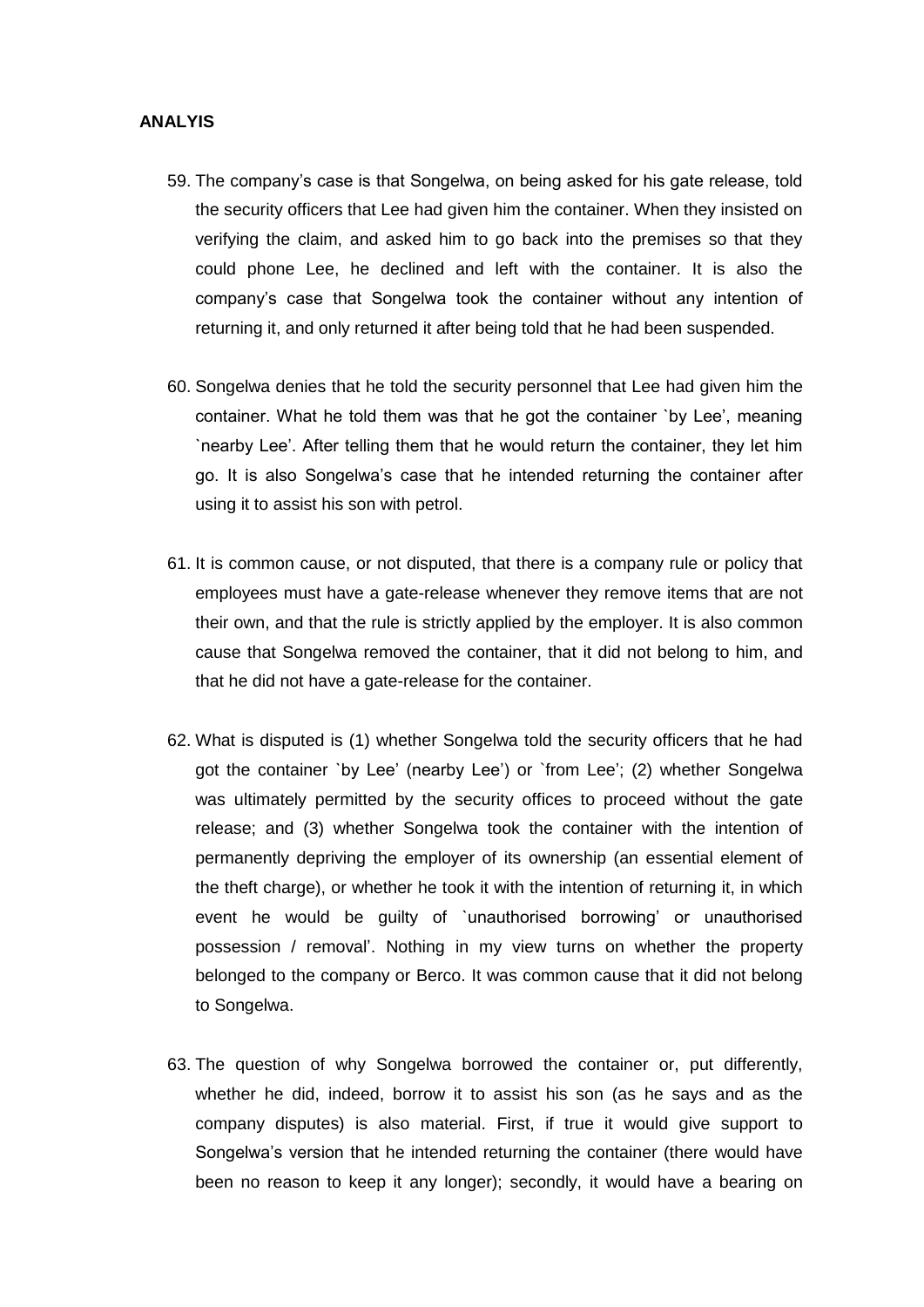sanction, in the event that Songelwa is guilty of misconduct. It would be a mitigating factor that Songelwa acted in an `emergency' situation.

### *Did Songelwa make a dishonest disclosure to the security officers?*

- 64. Songelwa denies telling the security personnel that he got the container from Lee. He ascribes the evidence of the security officers that he did to a misunderstanding. It was argued by Mr Davids, and put to the security personnel in cross-examination (by both Mr Davids and Songelwa himself), that Songelwa had actually said he got the container `by Mr Lee' meaning `nearby Mr Lee', and that he had not, in fact, said that he got the container `from Mr Lee'.
- 65. Both Nkobo and Thimla were adamant that Songelwa had not said that he got the container `by Lee' meaning `near Lee' (the issue was never canvassed with Somdyala), and that he had said he got it `from Lee'. Both persisted despite thorough cross-examination, and despite it being put to them that there may have been semantic confusion.
- 66. The probabilities support the company's version. Songelwa was being asked for a gate-release. It would be no answer to disclose *where* he had found the container. It would be an answer, or at least an attempt at an answer, to say *who he had got the container from*. That would give him some chance (or at least some chance in his mind) of being let through without a gate release.
- 67. Hartman also testified that during the investigation Songelwa told him that Lee had given him the container.
- 68. If there had been any semantic confusion as to what Songelwa meant, he would have been able to clear it up immediately when he was met with the retort `well let us go and phone Lee'. The natural response would have been `no, you misunderstand me, I did not get it from Lee, but from somewhere near his office'. According to the security officers, he did not say that, or anything like it. Instead, he said, according to Nkobo, that Lee would regard him as having stolen the container, because it was a long time since Lee had given his permission to take it.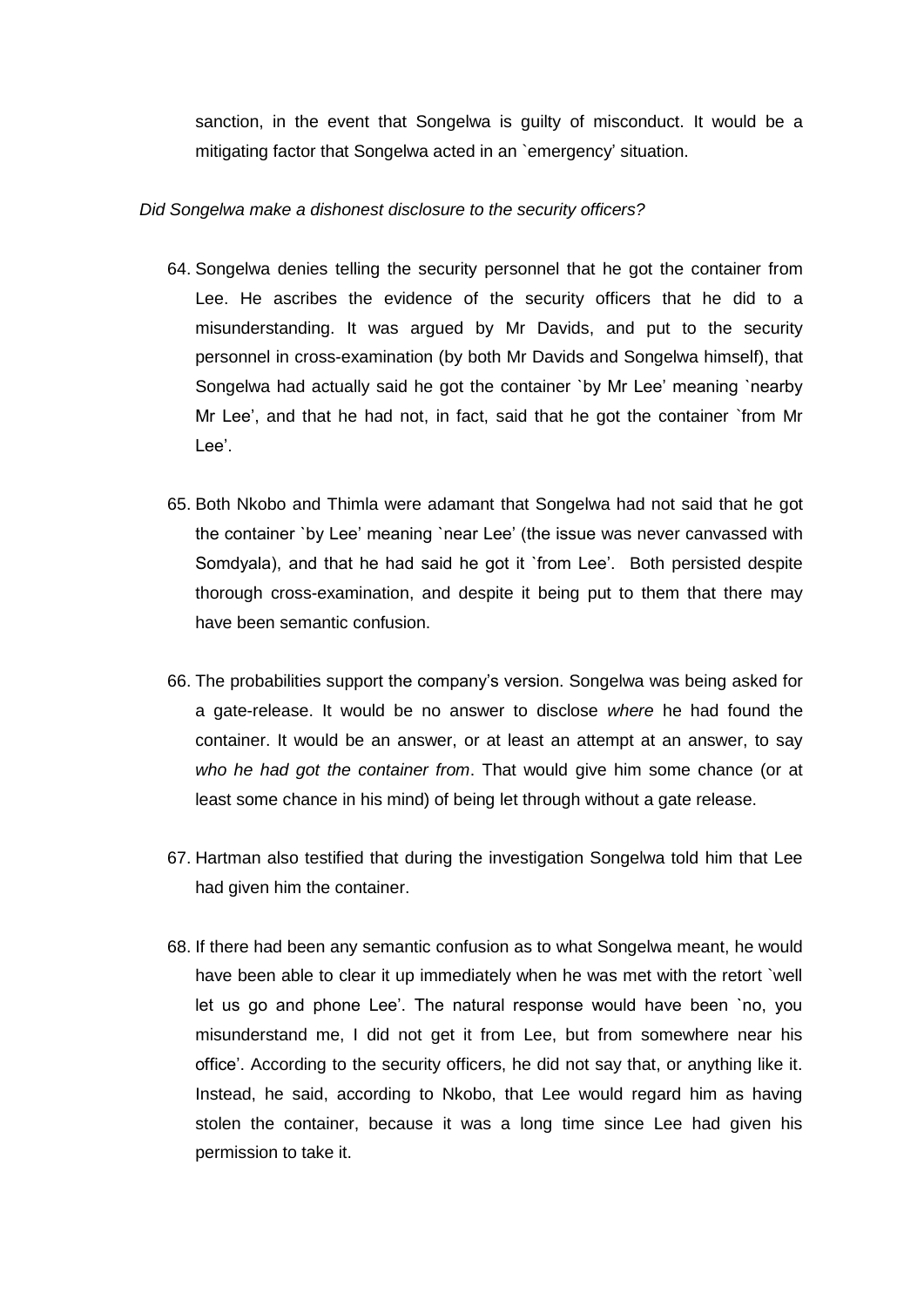- 69. It was not entirely clear from the line of cross-examination, or argument, whether Songelwa was suggesting that the security officers *may* have been lying, as an alternative to them being simply mistaken. I will assume that it was, and remains, his contention.
- 70. No plausible reason was advanced as to why the three security guards would lie in order to falsely implicate Songelwa. Songelwa did say in his evidence in chief that there are people in the company who would like to get rid of him because he outspoken at meetings and makes enemies. He also said that the company was trying to replace permanent security officers with contracts.
- 71. In my view, it is extremely unlikely that the security officers in question would have fabricated, and perjured themselves, simply to assist the company in its quest to outsource security staff. And even if Songelwa was outspoken and made enemies, there was no evidence (or even suggestion) that the three security guards in question bore any grudge or ill-will towards him.

### *Did the security officers permit Songelwa to leave without the gate release?*

- 72. On Songelwa's own version, he did not disclose why he wanted the container, or when he would return it. Having confronted Songelwa and asked for a gaterelease, it seems highly improbable that the security personnel would have backed down and waived him on purely because they had received a bland assurance from him that he would return the container. The security officers were aware of the company's strict policy on gate releases, so why risk discipline to assist Songelwa for no apparent reason?
- 73. Much was made by Mr Davids of the fact that the security officers did not actually compel (or `force' in his words) Songelwa to remain behind. The fact that Songelwa was able to proceed without being restrained, he argued, showed that the security personnel were satisfied with his explanation and approved Songelwa leaving.
- 74. All three guards said that they are not permitted to physically restrain people who leave without a gate pass. If they insist on leaving, they must allow them to go and report them. The explanation is entirely plausible and I accept it. I do not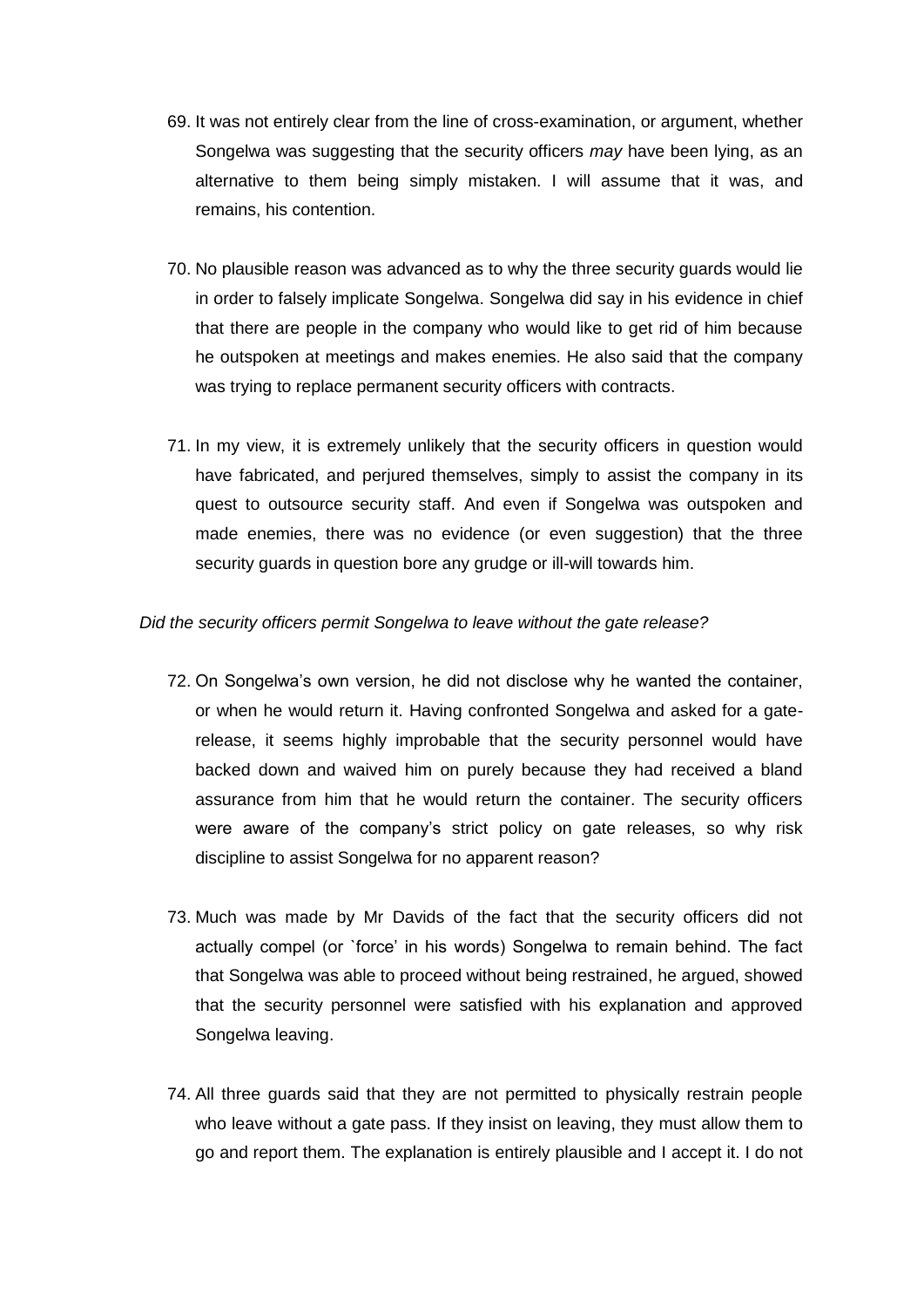regard it as improbable in the least that Songelwa would have been able to leave, without restraint, if he did not have the guards approval to do so.

- 75. All three security personnel said that Somdyala was not satisfied with Songelwa's explanation and that Somdyala asked Songelwa to return to the premises so that he (Somdyala) could phone Lee and confirm his (Songelwa's) account. This is hardly consistent with approval to leave. Also significant is the fact that immediately after the incident (at 10h50) Somdyala wrote a report and made an entry in the occurrence book. Again, this is not the reaction of someone who has just given someone permission to leave.
- 76. On the probabilities, I am satisfied that the security officers did not permit Songelwa to leave the premises without a gate pass.

*Did Songelwa remove the container with the intention of keeping it, or with the intention of returning it?*

- 77. Songelwa's version is that he removed the container to assist his son who was stranded without petrol, and that his intention was to return the container.
- 78. Songelwa's account of *why* he removed the container finds support in his selfcorroborating statement to Qaba on the bus. It would have taken remarkable prescience on Songelwa's part for him to make a false, and corroborating, statement to Qaba in anticipation of calling Qaba one day to back up his version.
- 79. Nevertheless, I am persuaded that are sufficient improbabilities in Songelwa's verson as to why he borrowed the container to warrant its rejection.
- 80. First, it is highly improbable that Songelwa would not have mentioned to anyone, prior to leaving the premises, why he needed the container. He knew the policy on gate releases, and how strictly it was applied, and would surely have anticipated difficulty leaving with the container. Why not mention to Lee – who he had just spoken to and who was after all `nearby' – that he had found a container and needed to borrow it to assist his son? It would have been the most natural thing to do.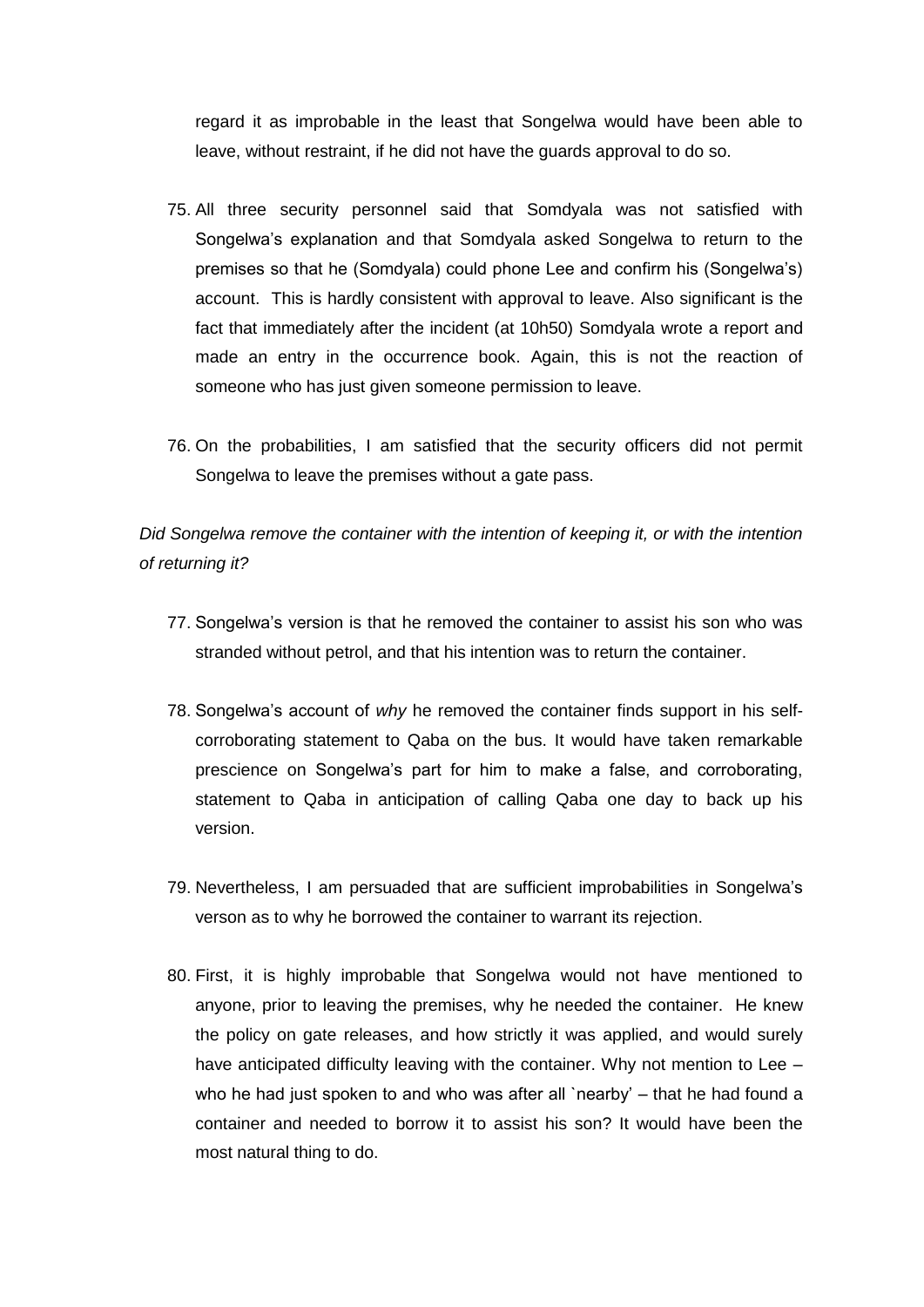- 81. If Songelwa's failure to give Lee any explanation can be explained by his haste, his failure to mention his reason for taking it to the security personnel cannot. Why mention to the security personnel that he would return it (his version), but not mention *why* he needed it. Telling the security personnel that his son was stranded on the highway, and that he needed the container to assist him, would be much more likely to get them to yield than a bland undertaking to return the container without any explanation as to why he was taking it or when he would return it. The most plausible inference is that the explanation was indeed an afterthought, as the company alleges.
- 82. Songelwa claimed under cross-examination that he did not obtain a gate release (which it was not disputed would have taken no more than five minutes) because he was `panicking'. His son was stranded at a dangerous place on the highway, where drivers of the company had been accosted by criminals in the past. Songelwa's explanation of being in a panic because his son was in danger contradicted other parts of his testimony under cross-examination. He said, under cross-examination, that his original intention was to ask the 11h00 caboose driver to drop the container next to his son on the highway. When he was asked why he would send the container with the caboose driver and not take it himself (on the bus) he replied that `I must wait my time'. When it was put to him that it was eleven o' clock (on his version), and that he had already finished his shift, he said that his son `must feel the pain' meaning he should have to walk to get the petrol. Songelwa was clearly dissembling, or making it up as he went along.
- 83. Songelwa had no answer when it was put to him that there was a contradiction in saying, on the one hand, that he was panicking on account of his son being stranded, and, on the other, that he was happy for his son to walk to the garage so that he could `feel the pain'. Songelwa was also unable satisfactorily to explain why he did not ultimately accompany the driver who gave him a lift, but was content to trust a `total stranger' to deliver the petrol.
- 84. My conclusion is that the explanation about the son is so riddled with contradiction and improbability that it ought to be rejected.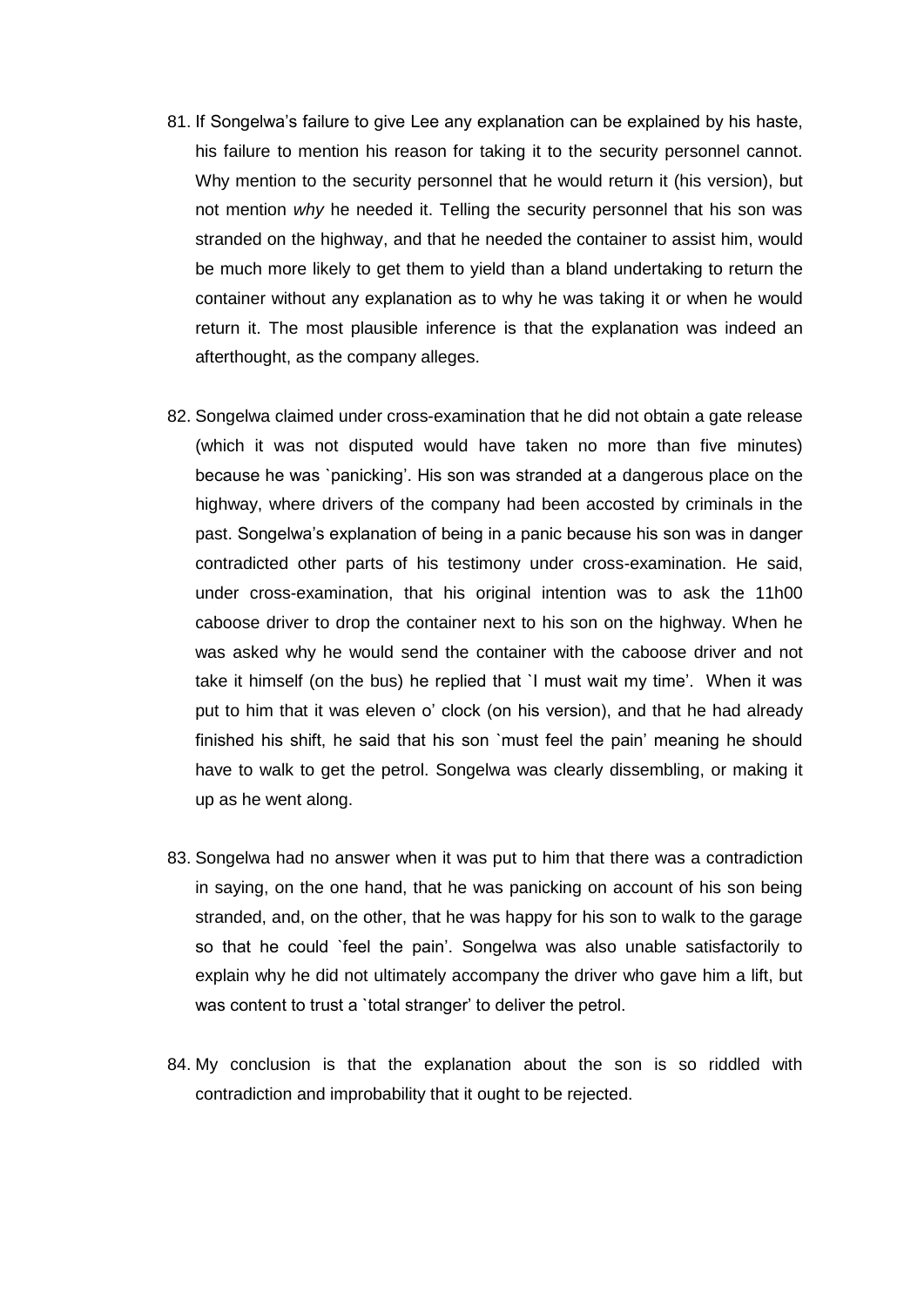- 85. The fact that Songelwa may not have taken the container to assist his son does not necessarily mean that he took it with the intention of keeping it. His intent must be inferred from the remaining circumstances and probabilities.
- 86. The company argues that Songelwa only returned the container *after* being told that he had been suspended. Songelwa claims that he returned it *before* being told of his suspension. The issue is relevant to a construction of Songelwa's intent.
- 87. It is common cause that Songelwa received the call from Jansen no later than 12h17 (the company phone records show that to be the time). What is disputed is whether Songelwa returned the container before then (he said, it was `about 12h00' when he received the call), or after (the company said it was closer to 14h00).
- 88. Van Deventer claimed that Songelwa first reported to him at about 13h55. He denied that it was anywhere close to 12h00, and expressed himself firmly on the point. It was not suggested that Van Deventer was mistaken. The contention was that Van Deventer was lying.
- 89. I see no plausible reason why Van Deventer would lie. He actually spoke favourably of Songelwa's work, even mentioning that Songelwa did overtime whenever asked. This was hardly the attitude of a person setting out to falsely implicate someone. The suggestion that Van Deventer wanted to get rid of Songelwa either because he wanted to replace him with contractors, or because Songelwa was a thorn in the flesh was without any apparent foundation and seems highly speculative and improbable.
- 90. I am therefore faced with the evidence of two witnesses, neither of whom were shown to be unreliable witnesses, and neither of whom had any apparent reason to lie.
- 91. The inherent probabilities of the respective versions do not assist in resolving the dispute. The company asks why Songelwa did not declare the container on his return, in view of the policy on signing in items being brought onto the premises. The implication, it argues, is that Songelwa did not want anyone to know what time he was returning the container.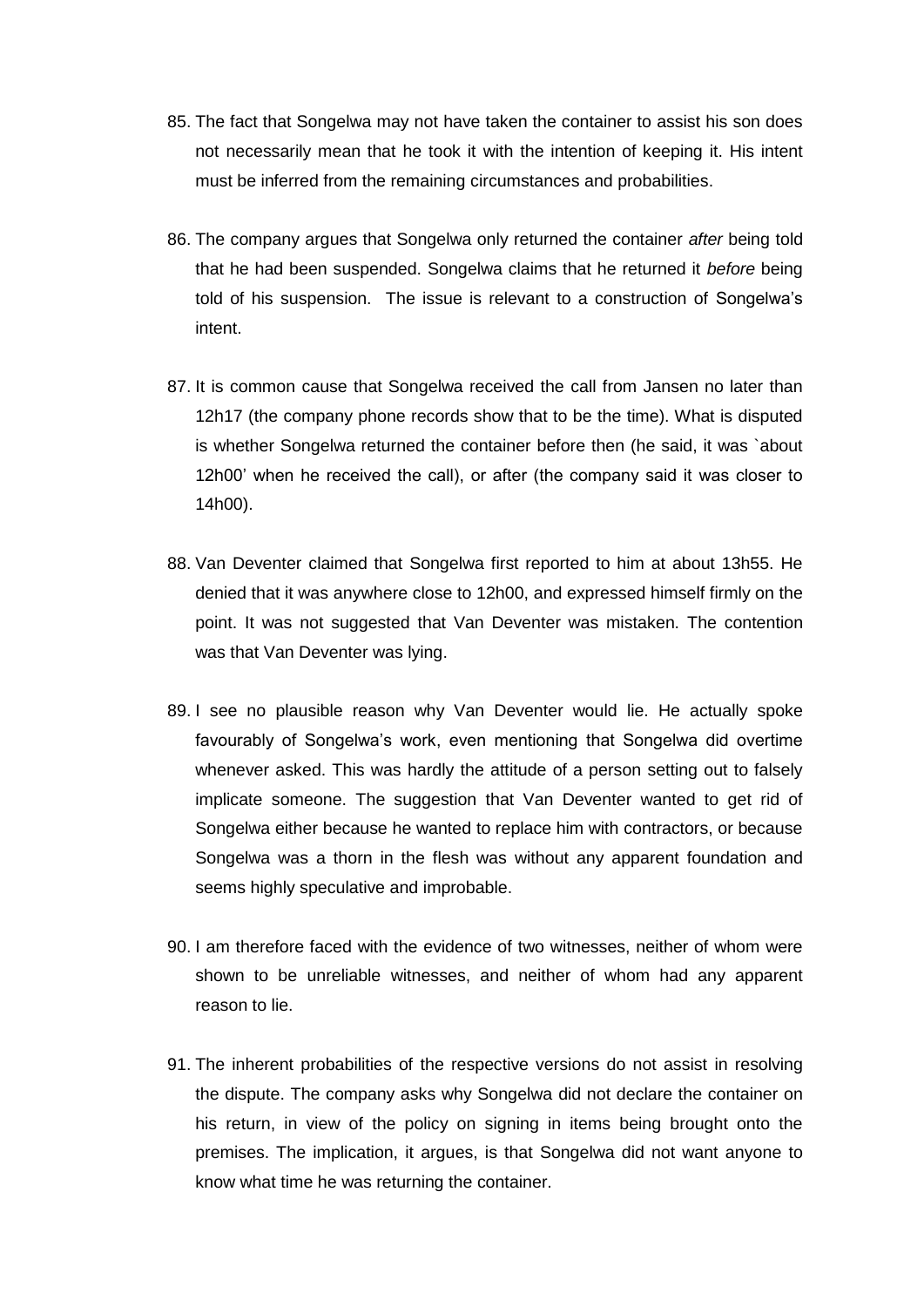- 92. The short and obvious answer to the company's conundrum is that Songelwa had taken the container off the premises without declaring it and there would have been no point in signing it back in.
- 93. The company also made much of the fact that none of the security officers saw Songelwa return. But, equally, no one (even on the company's version) saw him when he, in fact, did return with the container - whether at 12h00 (as he claims) or closer to 14h00, as the company claims. If he was missed coming in later, he could equally have been missed coming in earlier.
- 94. The implication was that Songelwa somehow evaded detection coming in. But, the company's own version was that it's gate control is very tight. It remains a mystery, not explained by the company either, how a man could smuggle in a 25litre container without being detected, under conditions of tight gate security.
- 95. Ultimately, in my view, the evidence of an apparently independent witness must prevail. Qaba places Songelwa at the premises with the container at around 12h00. That version has not been shown to be improbable, either because of the unreliability of Qaba's evidence, or because of the inherent probabilities.
- 96. My conclusion is therefore that Songelwa has shown that he did, indeed, return the container at about 12h00. This would have been before he received the call about his suspension.
- 97. There are other probabilities, apart from the time that Songelwa returned the container, which suggest that, despite his disingenuousness about his reason for taking the container, he is unlikely to have taken it without the intention of returning it. On the company's own version, the security officers had confronted Songelwa and had refused to accept, at face value, his explanation that Lee had given him the container. They had objected to his leaving without a gate release, and had warned him that `trouble would follow' if he did not return to the premises. It is also the company's version that it is very strict about the policy. Under these circumstances, it is highly unlikely that Songelwa could have thought that he would get away with it if never returned the container. He knew the company's policy on theft, and would have known that he would face the loss of his job. It is highly improbable that he would have run the risk for the sake of an empty container to the value of R38.00.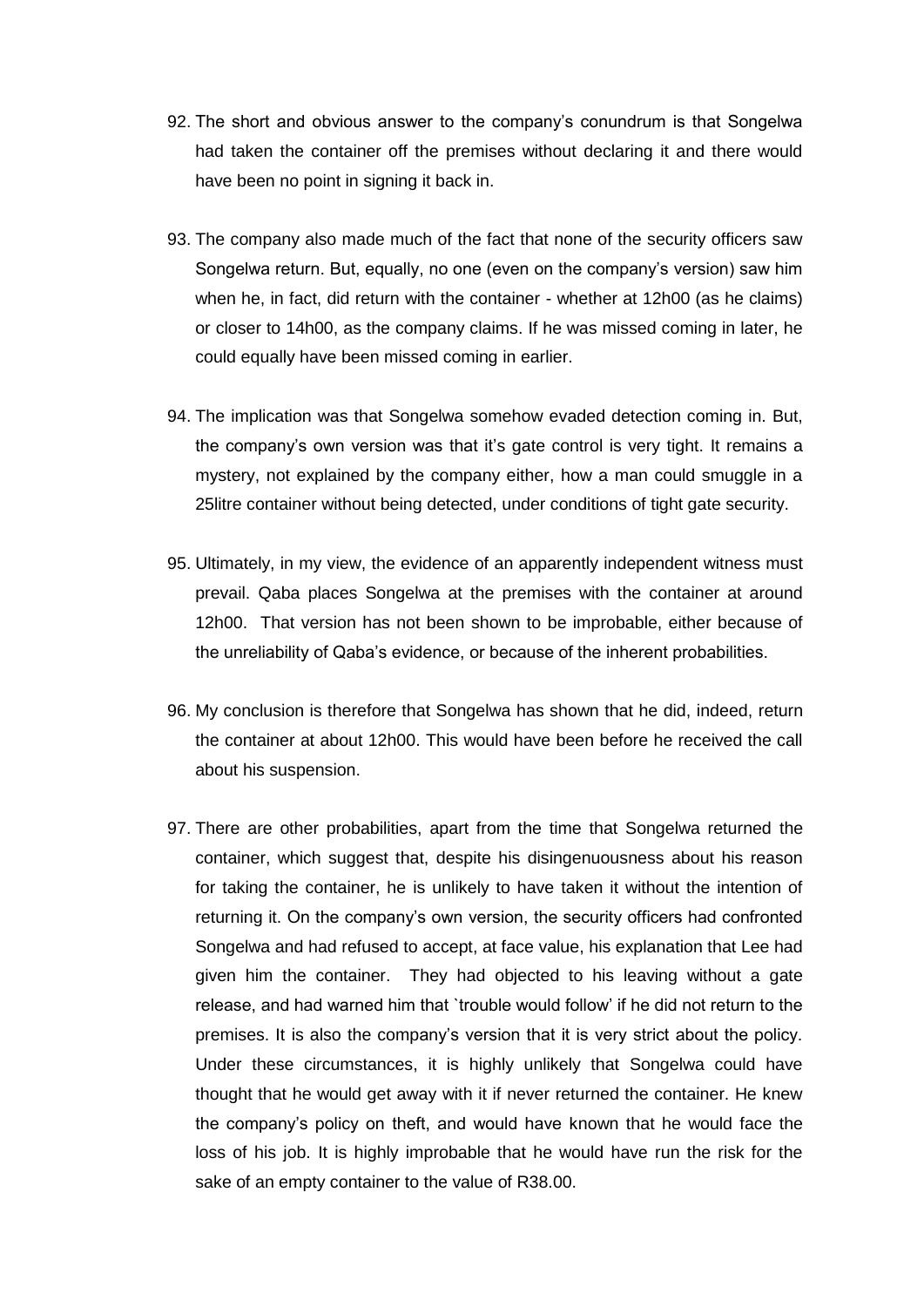- 98. Much more probable is that Songelwa did intend taking the container for some temporary purpose (though not to assist his son, as he claimed), and that he hoped that he could return it before any action was taken. He probably banked on the security officers not pursuing the matter once he returned it. What he did not bank on was the swiftness of their response (he was suspended within an hour) and their willingness to pursue the matter despite the ultimate return of the container.
- 99. I therefore conclude that the company has not shown that Songelwa removed the container with the intention of keeping it permanently (or, put differently, without the intention of returning it).
- 100. The charge of theft cannot, therefore, be sustained. It is an essential element of theft that the person alleged to have stolen an item did so with the intention of permanently depriving the owner of his ownership in the item. The company did not establish that intention and the probabilities in fact point the other way.
- 101. Songelwa is however guilty of a competent `verdict' of unauthorised borrowing or unauthorised removal of property from the company's premises. He is also guilty of dishonesty.

### **SANCTION**

- 102. I must determine whether dismissal was and is an appropriate sanction for (1) temporarily removing an empty container without authority and (2) falsely representing that he had been given the container by a particular manager. I must take into account that the circumstances surrounding the offence, the fact that the employee in question is a security officer, that he has 13 years' service, a clean disciplinary record and was described by his supervisor as a 'good worker'.
- 103. Ms de Jongh made the legitimate point that a higher standard of compliance, particularly when it comes to matters of honesty, may be asked of a security officer. He, after all, is employed to protect the company's assets. Security officers more perhaps than other employees must demonstrate an unfailing willingness to comply with security procedures (such as the gate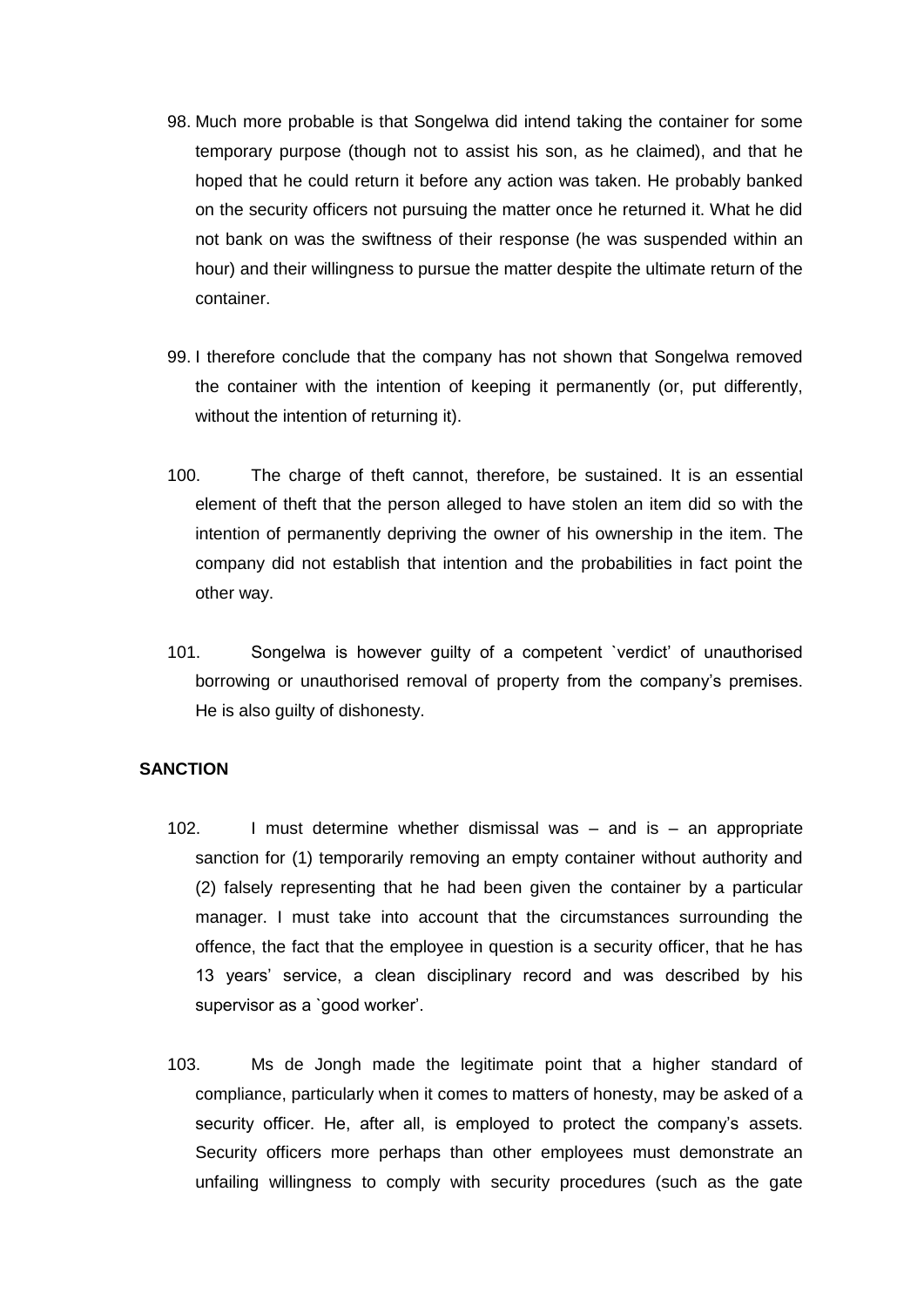release policy) and general honesty (and absence of deception) in their dealings with their employer.

- 104. It is also aggravating that Songelwa persisted with the deception after being confronted, and throughout these proceedings.
- 105. Ms de Jongh argued that the value of the container (R38.00) is not relevant. What is relevant, she argued, is the principle of the matter. The employee had shown himself to be dishonest and (to paraphrase) there are no degrees of dishonesty.
- 106. Ms de Jongh further argued (and it was not disputed) that the employer adopts a zero-tolerance approach to acts of dishonesty, and that it strictly applies its gate release policy. The company has consistently dismissed employees for not complying with its gate policy. Songelwa would have known this.
- 107. Had this been a case of out and out theft, I would have had no hesitation confirming the sanction of dismissal. There are a number of reasons why employers are justified in taking such a strong line (zero-tolerance) in cases of theft, despite the value of the stolen item being relatively small and therefore the absence of any significant loss. One reason is that theft invariably involves stealth or an element of stealth, and the employer will never know whether the employee will repeat offence. Another is that the employer cannot be sure what else the employee may have stolen previously. Of course, there is the added requirement of deterrence.
- 108. In a matter such as this, these considerations do not carry the same weight. Songelwa probably deceived the security guards in order to get them off his back. He hoped that, given the explanation, they would let him through, despite not having a gate pass. He did not deceive them (as I have found) with the purpose, or expectation, of being able to deprive the company of the container and make it his own.
- 109. Whilst honesty is an important, and non-negotiable, principle especially for a security guard (as Ms de Jongh argued) this does not mean the principle ought to be considered in isolation. When determining the gravity of an offence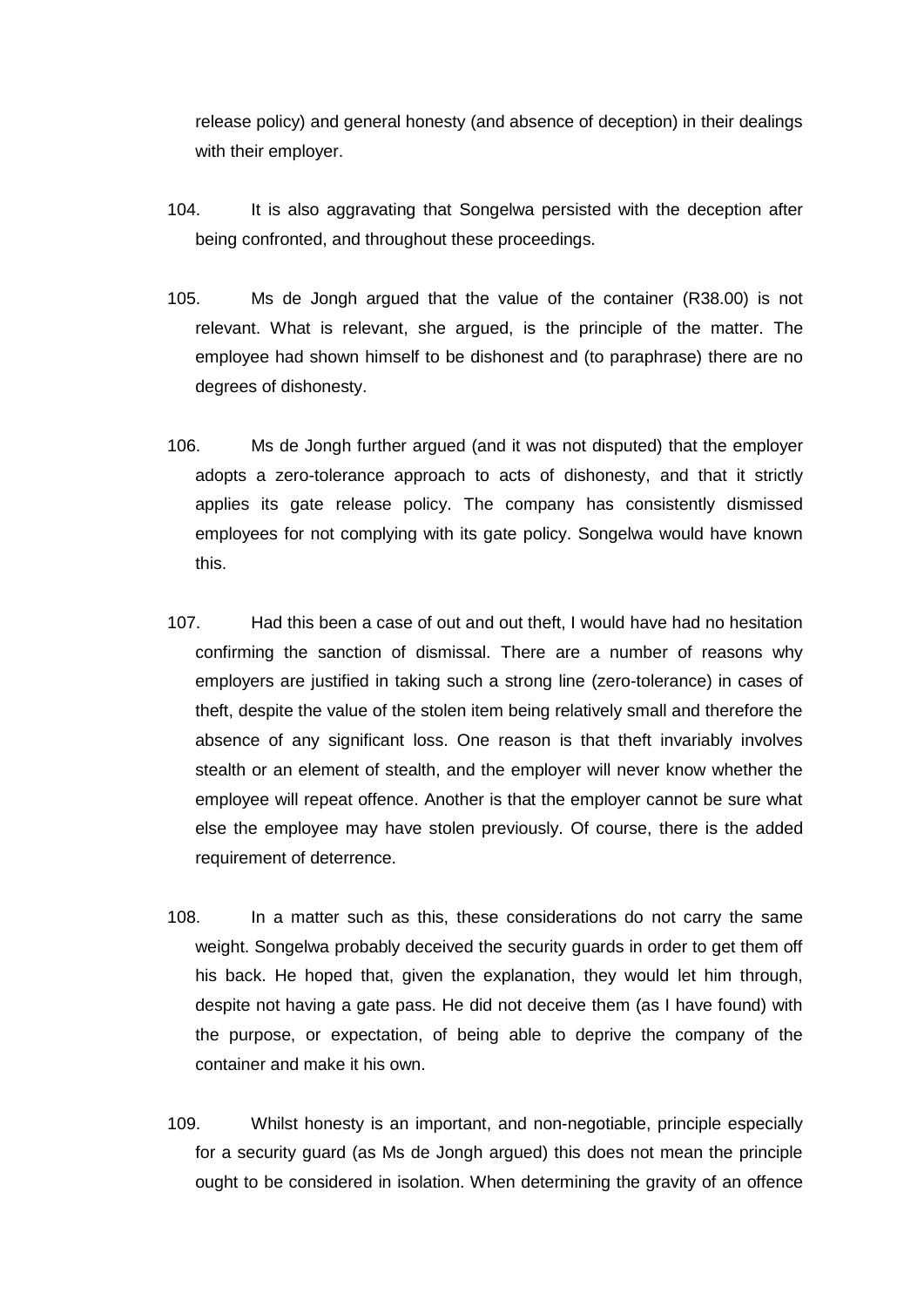of dishonesty, consideration must be given to (1) why the employee was dishonest and (2) what the impact of the dishonesty was.

- 110. Songelwa was dishonest in order to secure the temporary unauthorised use of a container worth R38.00. He was not dishonest in order to enrich himself at the company's expense.
- 111. In my view, it is also relevant to the sanction (though Ms de Jongh thought otherwise) that that Songelwa made no attempt to disguise the fact that he was removing the container, and did so quite openly. The company's policy of dismissing, without exception apparently, employees for removing items without a gate-pass is surely aimed mainly at employees who attempt to smuggle goods out, rather than towards employees who take them out openly, though without authority, but with the intention of returning them.
- 112. In view of these considerations, the company's view that the trust relationship has irretrievably broken down is, in my view, not reasonable or justifiable.
- 113. Accordingly, I find that the dismissal was unfair on the basis that the sanction was too harsh in the circumstances. A final written warning would have been more appropriate.
- 114. Songelwa seeks re-instatement, and I see no reason (none was advanced) why it ought not to be ordered. However, to avoid any inference of approval of his conduct, I intend ordering that half the period during which he has been out of work be without pay, the period in question to operate as a period of disciplinary suspension without pay.
- 115. Accordingly, it is ordered that:
- 1. The dismissal was substantively unfair;
- 2. The employee is re-instated, retrospective to date of dismissal, on the same terms and conditions of employment that prevailed at the time of his dismissal;